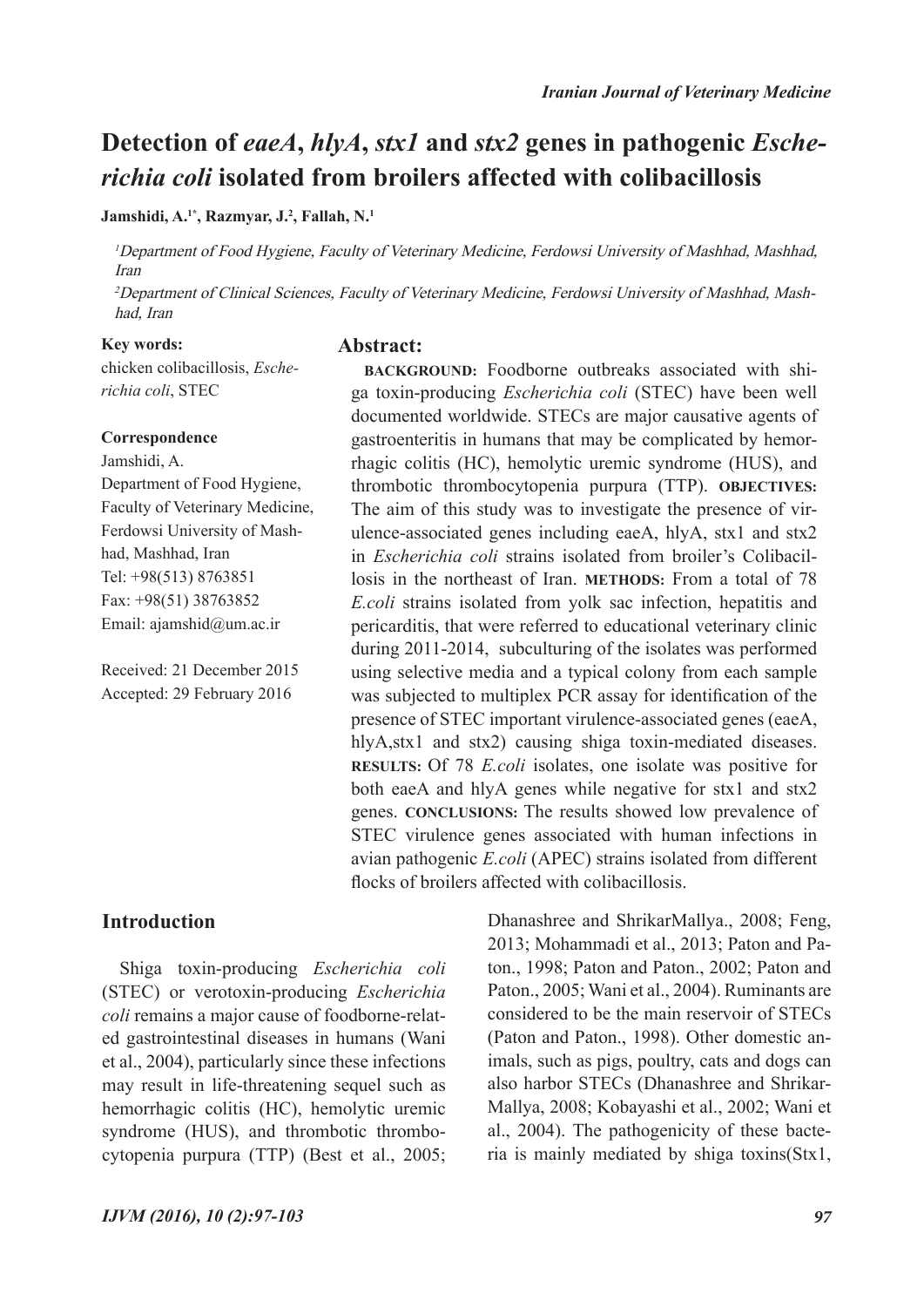Stx2 and their variants) encoded by stx1 and stx2 genes. Within human disease-associated strains, those producing Shiga toxin type 2 appear to be more commonly responsible for serious complications such as HUS than those producing only Shiga toxin type 1 (Feng, 2013; Fode-Vaughan et al., 2003; Paton and Paton., 1998). In addition, a subset of STEC strains considered to be highly virulent for humans has the capacity to produce attaching and effacing lesions on intestinal mucosa, a property encoded on a pathogenicity island termed the locus for enterocyte effacement (LEE). LEE encodes a type III secretion system and *E. coli* secreted proteins, which deliver effector molecules to the host cell and disrupt the host cytoskeleton. LEE also carries eaeA, which encodes an outer membrane protein (intimin) required for intimate attachment to epithelial cells. The eaeA gene has been used as a convenient diagnostic marker for LEE-positive STECs (Mohammadi et al., 2013; Paton and Paton., 1998; Paton and Paton., 2002; Paton and Paton., 2005; Wani et al., 2004). Another putative accessory virulence factor produced by STEC strains (both LEE positive and LEE negative) is plasmid-encoded enterohemolysin (hlyA) (Paton and Paton., 1998; Paton and Paton., 2002; Wani et al., 2004). This haemolysin seems to have an important role in complex diseases (HC and HUS) in humans. (Beutin et al., 1994). Accordingly, the capacity to rapidly determine the STECs virulence profile associated with the mentioned serious diseases is important to ensure the public safety. As chicken products are suspected to be a source of foodborne pathogenic *Escherichia coli* infections in humans (Heuvelink et al., 1999; Mellata, 2013; Tabatabaei et al., 2011), we have described using multiplex PCR assays for detection of the important marker genes associated with major STEC-outbreaks, eaeA and hlyA in the first step, then stx1 and stx2 in isolates harboring eaeA and/or hlyA. *Escherichia coli* strains isolated from chicken visceral organs suffering from clinical colibacillosis were screened to analyze their potential hazard for public health.

## **Materials and Methods**

**Sampling and bacterial culture:** A total of 78 *E.coli* isolates were obtained from broiler chickens belonging to different flocks which were diagnosed as affected with systemic Colibacillosis. These isolates of *E.coli* were swabbed from affected organs of birds harboring lesions of Colibacillosis such as hepatitis and pericarditis, each isolate represented one flock. They were sampled during the years of 2011 to 2014 in the northeast of Iran. The strains were isolated from liver, blood (heart) and egg yolk sac. The respective specimens were plated on MacConkey agar (Merck, Germany) and suspected colonies were confirmed as *E.coli* using biochemical tests, afterwards a loopful of typical colonies on overnight culture were inoculated on Brain Heart Infusion (BHI) broth (Hi-Media, India) to transport to the food microbiology laboratory. The samples were incubated at 37°C for 24h and were then cultured on Sorbitol-MacConkey agar(Hi-Media, India) supplemented with cefexime 0.05mg/l and potassium tellurite 2.5mg/l. After incubating overnight at 37°C, both sorbitol fermenting and non-fermenting colonies were chosen separately for DNA extraction.

**DNA extraction:** Crude DNA extracts were prepared by using boiling method, in brief, bacterial colonies were suspended in 200µl of sterile distilled water, then microtubes were vortexed and the bacterial suspensions were lysed by boiling in a water bath at 100°C for 10 min. The lysates were centrifuged at 15000 rpm for 15 min. The supernatants were transferred to sterile nuclease free microtubes and frozen at -18 °C until used as templates for PCR assay.

**PCR analysis:** Extracted DNA was subjected to multiplex polymerase chain reaction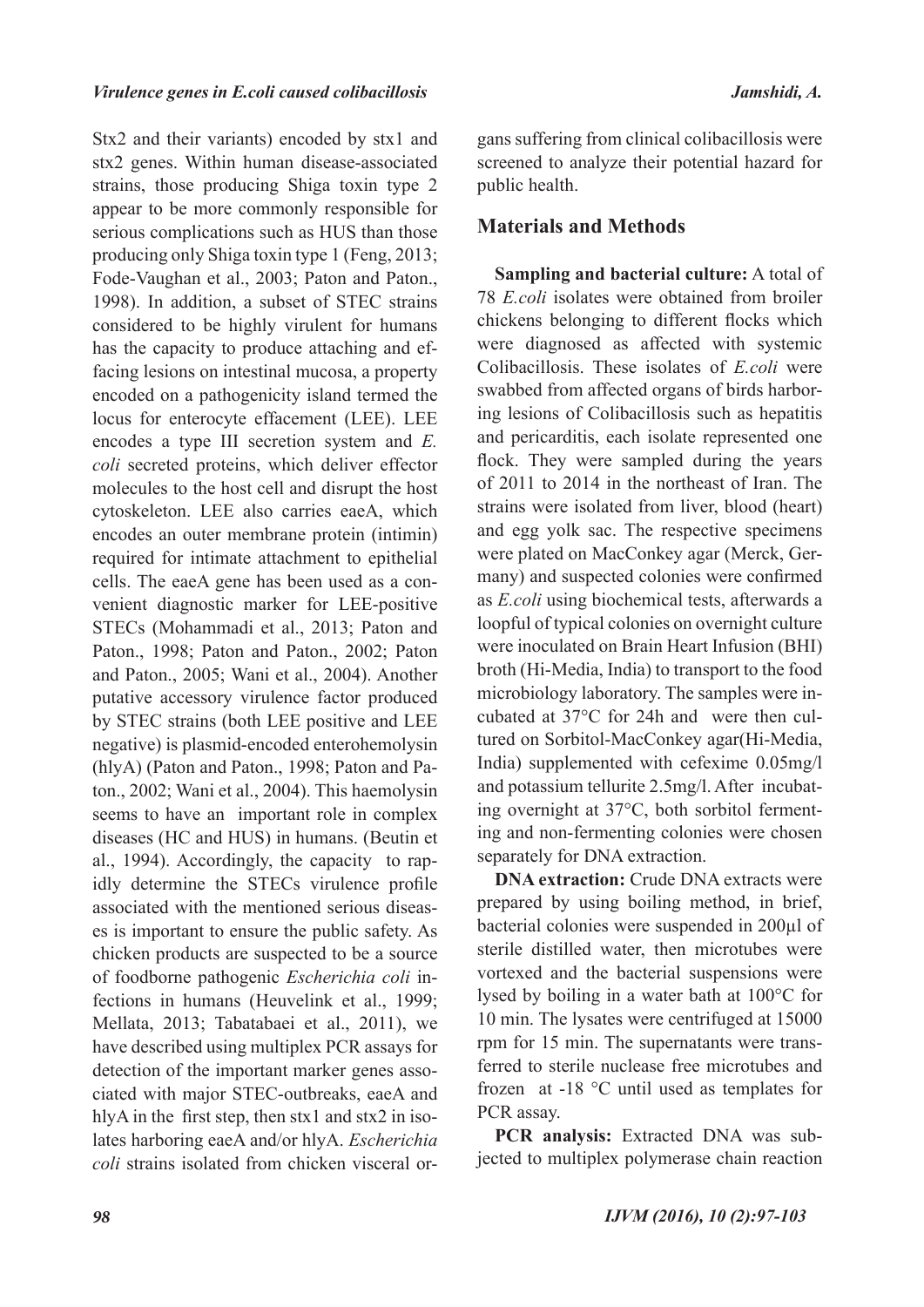(m-PCR) for detection of eaeA and hlyA genes. Strains that were positive for eaeA and/or hlyA were further tested in another m-PCRassay for the presence of the genes encoding shiga toxins (Stx1 and Stx2). Amplifications were carried out in single-tubes, 25µl reaction mixture in an automated thermal cycler (TC-512, Techne, England). The PCR cocktail consisted of 3µl DNA template, 11.5µl of 2x Taq premix (consists of ParstousTaq DNA polymerase, reaction buffer, dNTPs mixture, protein stabilizer and 2x solution of loading dye) and 1.25µl of each primer(10 pm/µl, AccuPower PCR PreMix, Bioneer). Deionized distilled water was added to make a final volume of 25 µl. Details of the primers nucleotide sequences, the specific gene region amplified and the predicted size of PCR products are listed in Table1, according to Paton and Paton (Paton and Paton., 1998). Amplification reactions were performed in duplicate for 35 cycles. For all reactions the mixture was heated at 94°c for 5 min prior to thermocycling for initial denaturation. Each cycle consisted of 1 min for denaturation at 94°c, 1min of annealing at 54°c and 1 min of extension at 72°c. This was followed by final extension of 10 min at 72°c. Both duplex PCRs had the same temperatures and conditions (Hosseini et al., 2013). In addition, the *E.coli* O157:H7 reference strain (ATCC35150) was used as positive control for detection of virulence genes and sterile distilled water as negative control in all PCR runs.

The amplified products were visualized by standard gel electrophoresis using 3 µl of the final reaction mixture on 1.5% agarose gel in TAE buffer (89 mMTris, 89 mM glacial Acetic acid, 0.5 M EDTA) for 45 min at 100 V. A 100 bp DNA ladder molecular weight marker (Fermentas, UK.) was included in each electrophoretic run to allow identification of the amplified products. The agarose gel was stained with DNA Green Viewer and photographed using a gel documentation system (Stratagene EE 2, Germany).

### **Results**

Among 78 isolates of *E. coli* isolated from chicken colibacillosis, only one strain (1.28%) harbored eaeA and hlyA genes simultaneously. This strain was screened for the presence of stx1 and stx2 genes by m-PCR and was found to be negative for these genes.

### **Discussion**

Despite the fact that most avian pathogenic Escheichia coli (APEC) infections are extra intestinal, some APECs contain traits associated with the intestinal *E.coli* pathotypes, including enteropathogenic *E.coli* (EPEC), enterotoxigenic *E.coli* (ETEC), enteroinvasive *E.coli* (EIEC) and enterohemorragic *E.coli* (EHEC) (Barnes et al., 2008). However, information on *E.coli* isolates genotypes in poultry as a food source is of considerable importance in the food safety or public health's viewpoint. In this investigation the possible pathogenicity of APECs in producing human shiga toxin-mediated disease including HC and HUS was addressed by screening the important virulence associated genes.For the rapid and sensitive detection, PCR has proven to be of great diagnostic value (Mohammadi et al., 2013, Paton et al., 1996). Cultivation in liquid medium (BHI broth in this study) and then plating on CT-SMAC may increase the number of bacteria and therefore assist in the detection of STECs which are present in low numbers or in a physiologically stressed state (Mohammadi et al., 2013). It should be noted that STEC include both sorbitol fermenting and non-fermenting strains (Harrigan., 1998), therefore all colonies (sorbitol-positives and negatives) were picked from SMAC for DNA extraction.

Target virulence factors in the present study were as follow: 1-chromosomal eaeA gene (Gerrish et al., 2007), 2-plasmid hlyA gene (Dhanashree and Shrikar Mallya, 2008,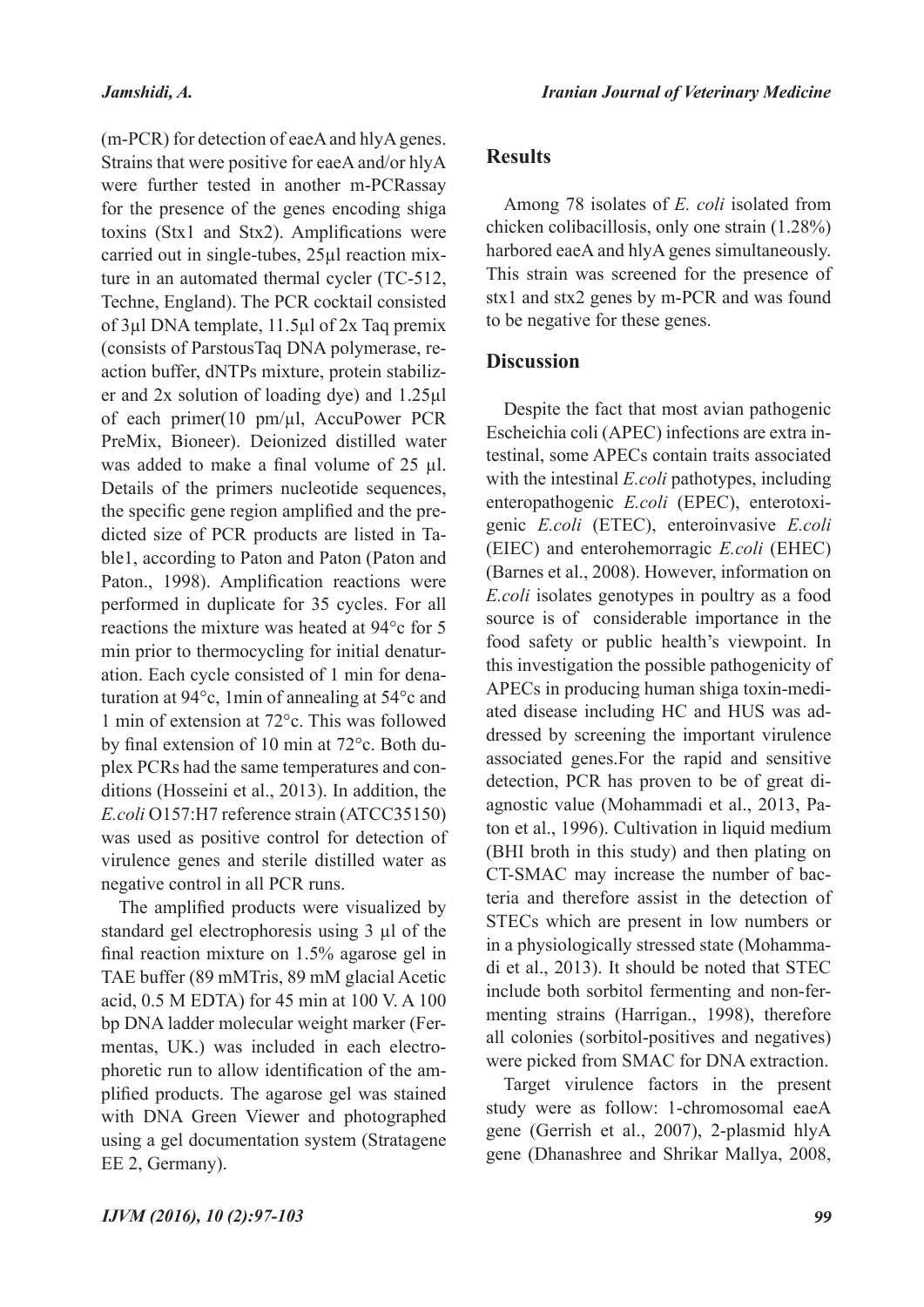| Primer | Sequence $(5^{\prime}$ -3 <sup>'</sup> ) | <b>Specificity</b>                              | Amplicon size (bp) |
|--------|------------------------------------------|-------------------------------------------------|--------------------|
| stx1F  | ATA A ATCGCCATTCGTT GACTAC               | nt 454–633 of A subunit coding region of stx1   | 180                |
| stx1R  | AGAACGCCCACTGAGATCATC                    |                                                 |                    |
| stx2F  | <b>GGCACTGTCTGAAACTGCTCC</b>             | nt 603–857 of A subunit coding region of stx2   | 255                |
| stx2R  | TCGCCAGTTATCTGACATTCTG                   | (including stx2 variants)                       |                    |
| eaeAF  | GACCCGGCACAAGCATAAGC                     | nt 27–410 of eaeA (this region is conserved be- | 384                |
| eaeAR  | CCACCTGCAGCAACAAGAGG                     | tween EPEC and STEC)                            |                    |
| hlyAF  | <b>GCATCATCAAGCGTACGTTCC</b>             | nt 70–603 of EHEC hlyA                          | 534                |
| hlyAR  | AATGAGCCAAGCTGGTTAAGCT                   |                                                 |                    |

Table 1. Sequence of used primers and the size of amplified products.

Gerrish et al., 2007, Paton and Paton, 2002) 3-phage stx1 and stx2genes (Dhanashree and ShrikarMallya, 2008, Gerrish et al., 2007). Testing for eaeA and hlyA genes confirms the presence of the LEE pathogenicity island and the large virulence plasmid, respectively, and detection of either stx1 or stx2 genes confirms the presence of STECs (Boerlin et al., 1999; Paton and Paton., 2002). Upon transit through the stomach, STEC must adhere to the luminal surface of the large intestine in order to effectively colonize the host and compete with normal microbiota. The best-characterized adhesion and an absolutely essential virulence factor, is the ~94-kDa outer-membrane protein intimin, encoded by the eaeA gene (Vanaja et al., 2013) as many of the STEC strains that do not produce putative accessory virulence factors such as intimin and enterohemolysin have a low degree of virulence in humans (Paton and Paton., 1998). It should be noted that though a number of sporadic cases of HUS were caused by eaeA-negative STECs (Beutin et al., 1999, Mohammadi et al., 2013, Paton et al., 1999), harboring the hlyA gene is a significant contributor to shiga toxin-mediated disease, as there is increasing evidence of hemolysin gene being the marker for STECs (Dhanashree and ShrikarMallya., 2008, Schroeder et al., 2002). For this reason we have assayed both eaeA and hlyA in all isolates simultaneously. In the following, isolates harboring eaeA and/or hlyA were tested for the presence of other principal virulence factors for human infections, stx1 and stx2.

Results obtained in our study revealed none of the 78 *E.coli* strains can be regarded as important carriers of zoonotic *E.coli*. However, one (1.28%) eaeA and hlyA positive isolate was found which did not produce shiga toxins (stx1 or stx2). The absence of stx genes in this isolate could be due to the fact that stx gene is bacteriophage coded and the isolate would have lost the same during preservation (Dhanashree and Shrikar Mallya, 2008, Schroeder et al., 2002).

Our results are in agreement with the earlier findings of Wani et al. (2004) who reported none of 426 *E.coli* isolates from fecal samples originating from chickens and pigeons in India was positive for stx1 and stx2 and the percentage rate of eaeA and hlyA was 2.74% and 1.74%, respectively (Wani et al., 2004). Janben et al. (2001) also did not find any STEC virulence factors (stx1, stx2, eaeA and hlyA genes) in 80 *E.coli* strains of poultry internal organs having died from colibacillosis (Janben et al., 2001). Other research findings indicating prevalence level similar to our results are as follow: Krause et al. (2005) who have reported 2.3% eaeA positive while all their screened isolates were negative for stx gene (Krause et al., 2005); Mellata et al. (2001) in Algeria who observed none of the 50 studied intestinal avian *E.coli* strains harbored eaeAand hlyAgenes(Mellataet al., 2001) and the study of Schroeder et al. (2003) that also did not reveal any STEC in retail chicken and turkey obtained from Washington, DC, USA (Schroeder et al., 2003). In contrast, Kobayashi et al.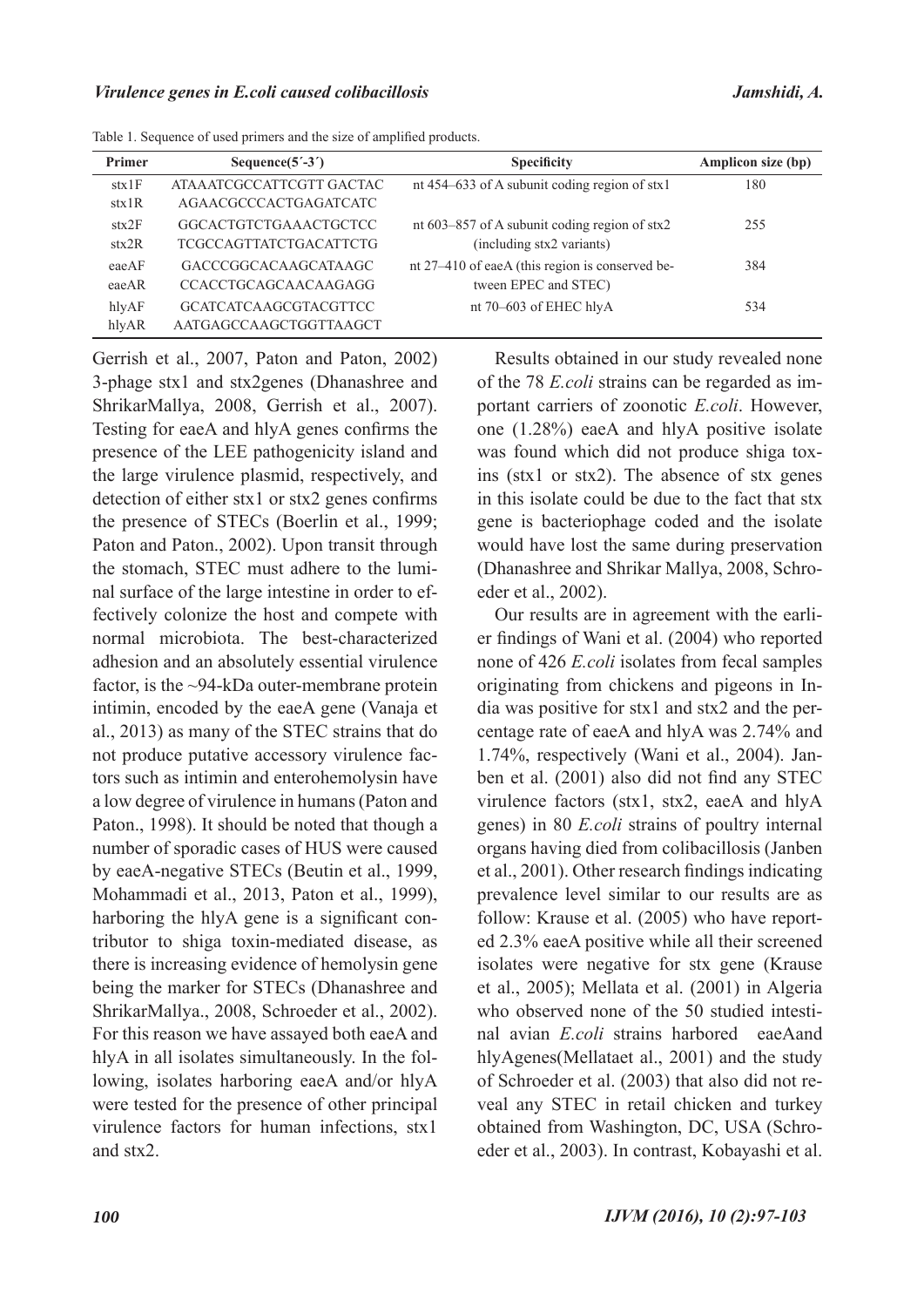## *Jamshidi, A.*

(2002) detected a high percentage (57%) of fecal samples of contaminated chicken flocks in Finland bearing eaeA gene, while they lacked stx and hlyA genes (Kobayashi et al., 2002).

Low prevalence rate of STEC virulence genes associated with human infections in this research corroborate the fact that most APECs isolated from poultry are specific clonal types that are pathogenic only for birds and represent a low risk of disease for people or other animals (Barnes et al., 2008; Cayaet al., 1999; Ron., 2006). APECs also are much less toxigenic than pathogenic *E.coli* in mammals and human beings (Barnes et al., 2008; Blanco et al., 1997; Janben et al., 2001; Mellataet al., 2001). Moreover, infection with STEC in chicken requires flagella but not intimin, the surface adhesion responsible for attachment of the organism to epithelial cells in mammals (Barnes et al., 2008; Best et al., 2005; La Ragioneet al., 2005). In summary, the data presented in this study show a low presence of infective STECs occurrence in colibacillosis cases of chicken flocks in the northeast of Iran. The results are in contrast with Tabatabaei et al. (2011) who have isolated STEC from 4% chicken fecal samples in Iran (Tabatabaei et al., 2011). Therefore, further investigations are required to evaluate the role of poultry as a putative vehicle of infective STEC to human. Furthermore, knowledge in distribution of the virulence-associated genes may be a useful instrument to design comprehensive epidemiological studies.

## **Acknowledgments**

This study was supported by Faculty of Veterinary Medicine, Ferdowsi University of Mashhad. The authors are grateful to Samira Khajenasiri and Ali Kargar for their technical assistance.

#### **References**

1. 1-Barnes, H. J., Nolan, L. K., Vaillancourt, J. P. (2008) Colibacillosis. In: Diseases of Poultry.

Y., Saif, M.(eds.).  $(12<sup>th</sup>$  ed.). Iowa State Press. A Blackwell Publishing Company. Iowa, USA. p. 691-737.

- Best, A., La Ragione, R.M., Sayers, A.R., 2. Woodward, M.J. (2005) Role for flagella but not intimin in the persistent infection of the gastrointestinal tissues of specific-pathogenfree chicks by shiga toxin-negative *Escherichia coli* O157:H7. Infect Immun. 73: 1836-1846.
- Beutin, L. (1999) *Escherichia coli* O157 3. and other types of Verocytotoxigenic *E.coli*  (VTEC) Isolated from Humans, Animals and Food in Germany. *Escherichia coli* O157 in Farm Animals. Ed. CS Stewart, HJ Flint. CABI Publishing. UK. p. 121-145.
- er, K. (1994) Virulence factors and phenotypi-<br>cal traits of verotoxigenic strains of *Escherichia coli* isolated from human patients in Germany. Med Microbiol Immunol. 183: 13–21. 4. Beutin, L., Aleksic, S., Zimmermann, S., Glei-
- Blanco, J.E., Blanco, M., Mora, A., Blanco, J. 5. (1997) Production of toxins (enterotoxins, verotoxins, and necrotoxins) and colicins by *Escherichia coli* strains isolated from septice- mic and healthy chickens: relationship with in vivo pathogenicity. J Clin Microbiol. 35: 2953- 2957.
- Boerlin, P., McEwen, S.A., Boerlin-Petzold, F., 6. Wilson, J.B., Johnson, R.P., Gyles, C.L. (1999) Associations between virulence factors of Shi- ga toxin-producing *Escherichia coli* and dis- ease in humans. J Clin Microbiol. 37:497–503.
- Caya, F., Fairbrother, J. M., Lessard, L., Quessy, 7. S. (1999) Characterization of the risk to hu- man health of pathogenic *Escherichia coli* iso- lates from chicken carcasses. J Food Prot. 67: 741-746.
- tection of shiga-toxigenic *Escherichia coli* (STEC) in diarrhoeagenic stool & meat sam- ples in Mangalore, India. Indian J Med Res. 128: 271-277. 8. Dhanashree, B., ShrikarMallya, P. (2008) De-
- Feng, P. (2013) *Escherichia coli* (ETEC, EPEC, 9. EHEC, EIEC). In: Bad Bug Book. Hand book of Foodborne Pathogenic Microorganisms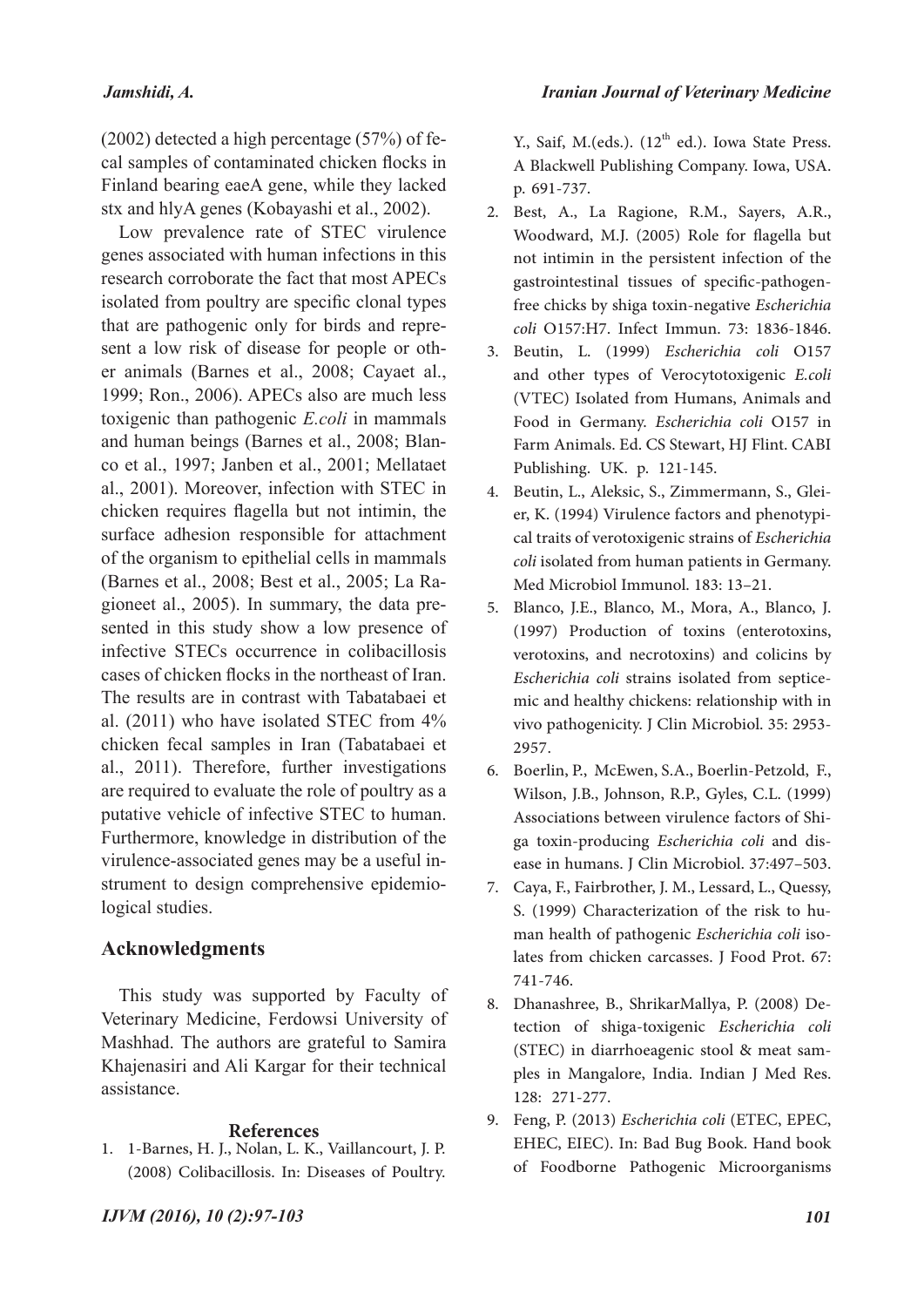and Natural Toxins.  $(3<sup>rd</sup>$  ed.) Food and Drug Administration. USA.

- Fode-Vaughan, K.A., Maki, J.S., Benson, J.A., 10. Collins, M.L.P. (2003) Direct PCR detection of *Escherichia coli* O157:H7. Lett Appl Microbi- ol. 37: 239–243.
- 11. Gerrish, R.S., Lee, J.E., Reed, J., Williams J., Farrell, L.D., Spiegel, K.M., Sheridan P.P., Shields, M.S. (2007) PCR versus Hybridization for Detecting Virulence Genes of Enterohem- orrhagic *Escherichia coli*. Emerg Infect Dis. 13: 1253-1255.
- ation of Pathogenic and Toxigenic Organisms.<br>In: Laboratory Methods in Food Microbiology.  $(3<sup>rd</sup>$  ed.) Academic Press. Harcourt Brace and Company. San Diego, California, USA. 12. Harrigan, W.F. (1998) Detection and Enumer-
- Heuvelink, AE., Zwartkruis-Nahuis, JT., van 13. den Biggelaar, FL., van Leeuwen, WJ., de Boer, E. (1999) Isolation and characterization of verocytotoxin-producing *Escherichia coli*  O157 from slaughter pigs and poultry. Int J Food Microbiol. 1;52:67-75.
- 14. Hosseini, H., Jamshidi, A., Bassami, M.R., Khaksar, R., Zeynali, T., MousaviKhaneghah, A., Khanzadi, S. (2013) Isolation, Identification and virulence gene profiling of *Escherichia coli* O157:H7 in retail donor kebabs, Iran. j Food Safety 33: 489-496.
- 15. Janben, T., Schwarz, C., Preikschat, P., Voss, M., Philipp, H.C., Wieler, L.H. (2001) Viru- lence-associated genes in avian pathogenic *Escherichia coli* (APEC) isolated from internal organs of poultry having died from colibacil- losis.Int J Med Microbiol. 291: 371-378.
- 16. Kobayashi, H., Pohjanvirta, T., Pelkonen, S. (2002) Prevalence and characteristics of in- timin-and Shiga toxin-producing *Escherichia coli* from gulls, pigeons and broilers in Fin- land. J Vet Med Sci. 64: 1071-1073.
- 17. Krause, G., Zimmermann, S., Beutin, L. (2005) Investigation of domestic animals and pets as a reservoir for intimin-(eae) gene positive *Esch� erichia coli* types. Vet Microbiol. 106: 87-95.
- La Ragione, R.M., Best, A., Springings, K., 18.

Liebana, E., Woodward, G.R., Sayers, A.R., Woodward, M.J. (2005) Variable and strain dependent colonization of chickens by *Esch� erichia coli* O157. Vet Microbiol 107: 103-113.

- Mellata, M., Bakour, R., Jacquemin, E., Mainil, 19. J.G. (2001) Genotypic and phenotypic charac- terization of potential virulence of intestinal avian *Escherichia coli* strains isolated in Alge- ria. Avian Dis. 45: 670-679.
- testinal pathogenic *Escherichia coli*: Infections, zoonotic risks, and antibiotic resistance trends. Foodborne Pathol Dis. 10: 916-932. 20. Mellata, M. (2013) Human and avian extrain-
- 21. Mohammadi, P., Abiri, R., Rezaei, M., Salman-<br>zadeh A.S. (2013) Isolation of Shiga toxin-pro-<br>ducing *Escherichia coli* from raw milk in Ker-<br>manshah, Iran. Iran J Microbiol. 5: 233-238.
- 22. Paton, A.W., Paton, J.C. (1998) Detection and characterization of shiga toxigenic *Escherichia coli* by using multiplex PCR assays for stx1, stx2, eaeA, Enterohemorrhagic *E. coli* hlyA, rfbO111, and rfbO157. J Clin Microbiol. 36: 598–602.
- Paton, A.W., Paton, J.C. (2002) Direct detec- tion and characterization of shiga toxigenic 23. *Escherichia coli* by multiplex PCR for stx1, stx2, eae, ehxA, and saa. J Clin Microbiol. 40: 271–274.
- 24. Paton, A.W., Paton, J.C. (2005) Multiplex PCR for direct detection of shiga toxigenic *Esche� richia coli* strains producing the novel subtilase cytotoxin. J Clin Microbiol. 43: 2944–2947.
- mour-Murray, J., Davos, D., Lanser, J.A. (1996) Molecular microbiological investigation of an outbreak of hemolytic-uremic syndrome caused by dry fermented sausage contaminat- ed with Shiga-like-producing *Escherichia coli*. J Clin Microbiol. 34: 1622-1627. 25. Paton, A.W., Ratcliff, R.M., Doyle, R.M., Sey-
- 26. Paton, A.W., Woodrow, M.C., Doyle, R.M., Lanser, J.A., Paton, J.C. (1999) Molecular char- acterization of a Shiga toxigenic *Escherichia coli* O113:H21 strain lacking eae responsible for a cluster of cases of hemolytic-uremic syn- drome. J Clin Microbiol. 37: 3357-3361.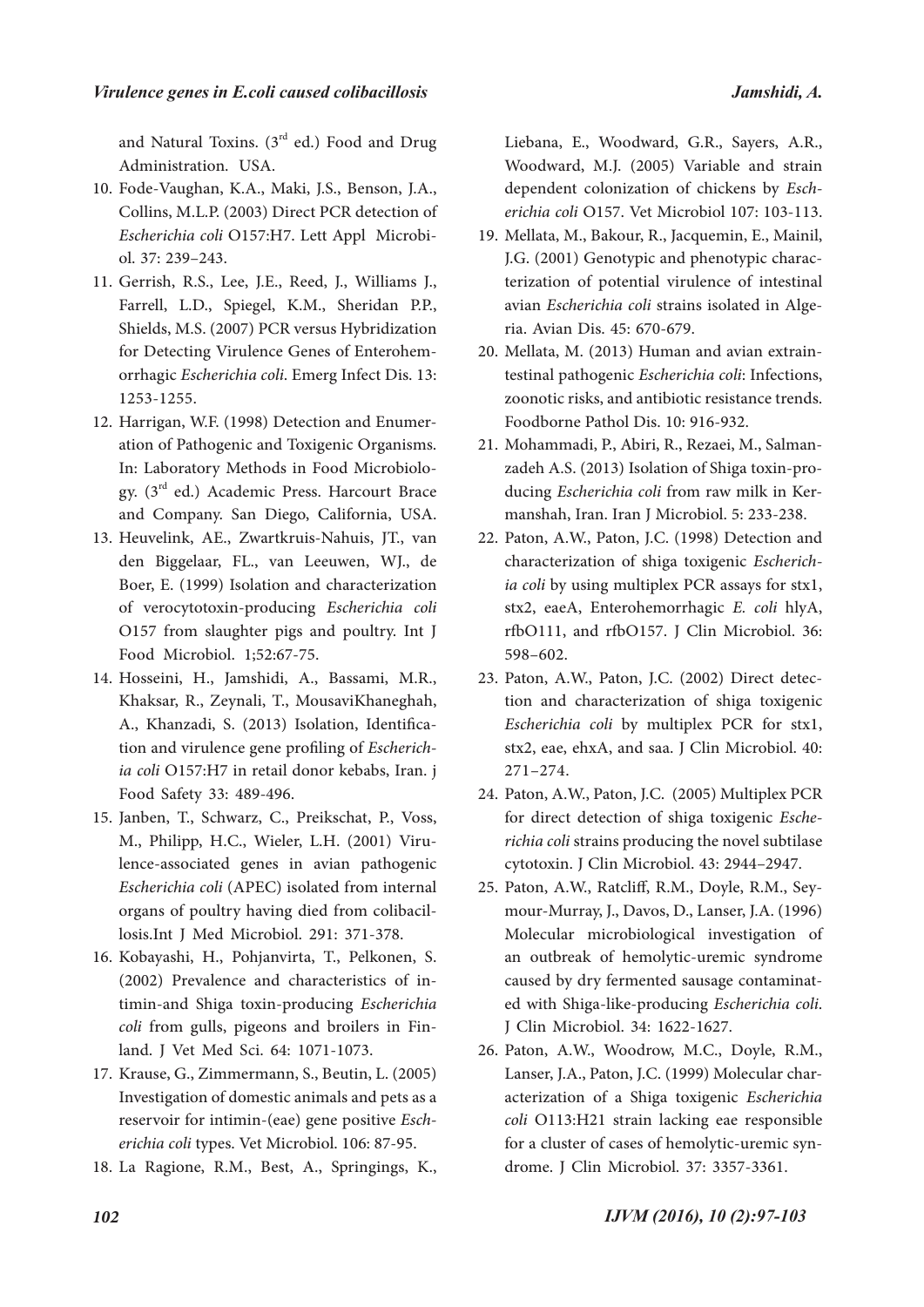#### *Jamshidi, A.*

- 27. Ron, E.Z. (2006) Host specificity of septice-<br>micEscherichia coli; human and avian patho-<br>gens. Current Opin Microbiol. 9: 28-32.
- 28. Schroeder, C.M., Meng, J., Zhao, S., DebRoy, C., Torcolini, J., Zhao, C. (2002) Antimicro- bial resistance of *Escherichia coli* O26, O103, O111, O128 and O145 from animals and hu- mans. Emerg Infect Dis. 8: 1409-1414.
- 29. Schroeder, C.M., White, D.G., Zhang, Ge. B., McDermott, Y., Ayers, P.F., Zhao, S., Meng, J. (2003) Isolation of antimicrobial-resistant *Escherichia coli* from retail meats purchased in Greater Washington, DC, USA.Int J Food Microbiol. 85: 197–202.
- Tabatabaei, M., Mokarizadeh, A., Foad-30. Marashi, N. (2011) Detection and molecu- lar characterization of sorbitol negative shi- ga toxigenic *Escherichia coli* in chicken from northwest of Iran. Vet Res Forum. 2: 183-188.
- Vanaja, S.K., Jandhyala, D.M., Mallick, E.M., 31. Leong, J.M., Balasubramanian, S. (2013) En- terohemorrhagic and other Shigatoxin-pro- ducing *Escherichia coli*. In: *Escherichia coli*  pathotypes and principle of pathogenesis. Donnenberg, M. (ed.). (2<sup>nd</sup> ed.) Academic Press. London, UK. p.121-182.
- Wani, S.A., Samanta, I., Bhat, M.A., Nishika- wa, Y. (2004) Investigation of shiga toxin-pro- ducing *Escherichia coli* in avian species in In- dia. Lett Appl Microbiol. 39: 389-394. 32.